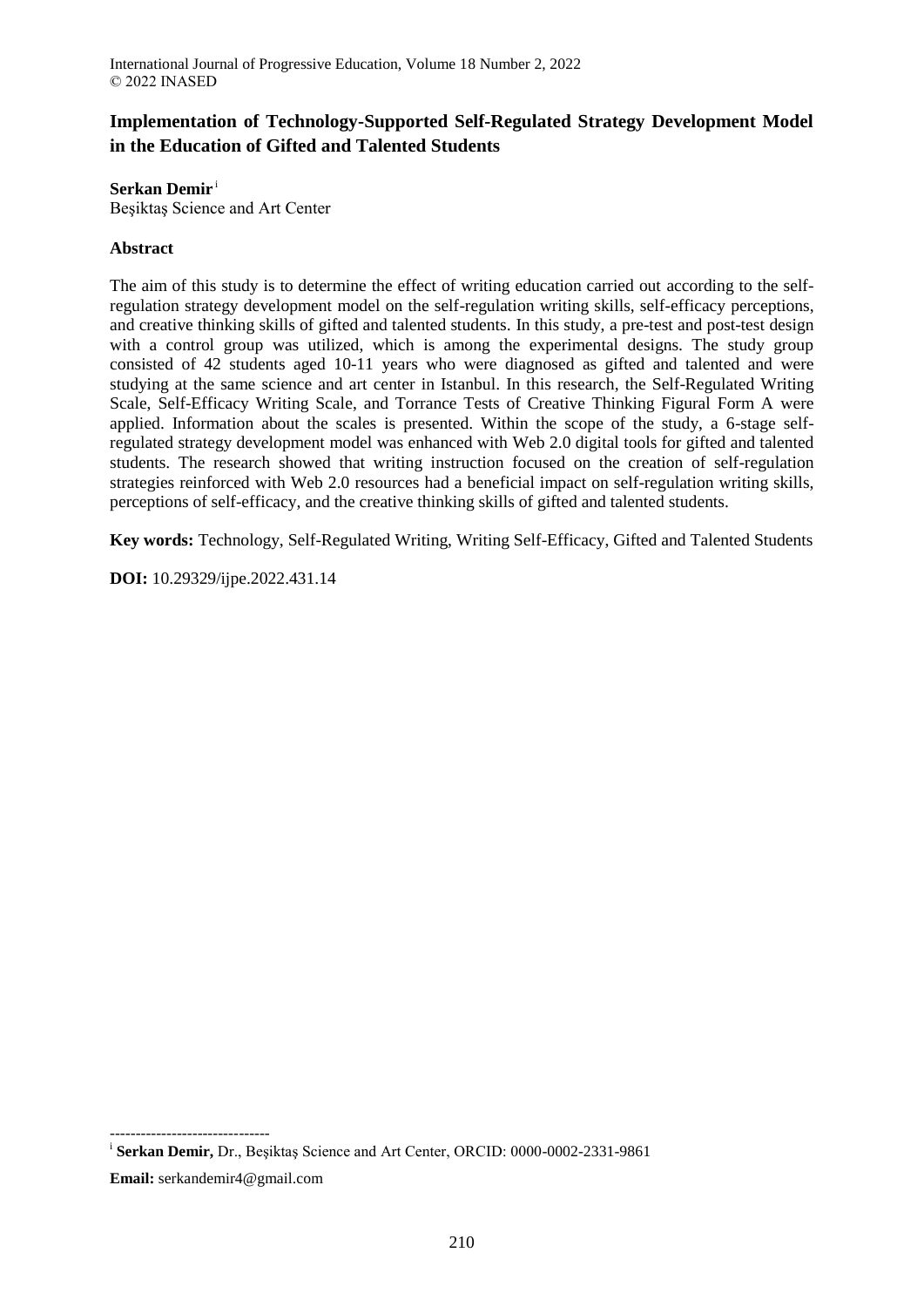# **INTRODUCTION**

The Strategy and Implementation Plan released by the Supreme Council of Science and Technology of Turkey in 2013 addressed the concept of "gifted and talented," which is suggested as a replacement for the concept of "giftedness" and describes individuals who succeed at a higher degree than their peers in terms of intelligence, creativity, art, or special academic fields (MEB, 2013). When the literature on the characteristics of people referred to as "gifted and talented" is investigated, it can be found that their traits include fast learning, effective use of numbers, creative capacity, spatial abilities, problem-solving skills, strong memory, advanced ethical judgment, and sensitivity (Ataman, 1998; Hernandez-Torrano, Prieto, Ferrandiz, Bermejo, & Sainz, 2013; Sak, 2010).

While students who are defined as gifted and talented have higher levels of skills relative to their peers based on their developmental characteristics and their life experiences, they may also experience unexpected shortcomings in certain fields of learning (Fetzer, 2000; Dole, 2000). Davis (2006) claimed that gifted and talented individuals encountering unexpected shortcomings in certain fields can be understood as a result of these people having developmental features that are not at the same level in different intelligence areas, innately oversensitive approaches to certain subjects, issues faced with peers, aggressive behavior towards other children at school and at home, and heightened affectivity. Silverman (2002), on the other hand, stated that gifted and talented children may experience various problems because they may not progress at the same level in all developmental areas, which is defined as asynchronous development in the literature.

As the relevant literature is reviewed in light of the above information, one of the challenges encountered by gifted and talented students is seen to be writing. Friend (2006) claimed that gifted and talented children experience difficulty with writing due to their complicated reasoning mechanisms, their lack of a capability to make decisions in the writing process, their lack of attention to the utilization of spelling principles and punctuation marks, and their lack of ability to express details when transcribing story elements. Baum, Cooper, and Neu (2001) claimed that gifted and talented students have difficulties in building their thoughts, creating relations among the topics they have written about, expressing details, and managing time.

Macintyre (2008) suggested that gifted and talented children are good at the imagination process while composing stories but have problems in writing their imaginary scenarios on paper due to their fast thoughts. Gargiulo (2006) noted that, in terms of language development, while gifted and talented children begin to form full sentences earlier than their peers, manage to learn to read by themselves before they start school, and think quickly, actions such as writing cannot be adapted to the pace of their mental processes and so they become bored with the task of writing.

When the research undertaken to enhance the writing performance of gifted and talented students and improve their attitudes toward writing are examined, several conclusions are noted. For example, it is possible to create connections between thoughts by introducing new methods in their education, it is feasible to incorporate computer technology into the learning process, and various collaborative approaches have been implemented to date, with studies revealing that creative and critical thinking capacities are possible for these students and writing instruction delivered via multimedia designs that will support increased motivation for writing should be implemented using fun and enjoyable activities (Albertson & Billingsley, 2001; Chaffee, McMohan, & Stout, 2004; Davis & Rim, 2004; Peterson & Karlan, 2011).

In the education of gifted and talented students, proper settings should be developed that will empower students to question various circumstances and utilize their high-level thinking abilities, encourage their efforts, and offer opportunities for them to leverage their skills in different disciplines. However, to make this possible, education should be provided in such a manner that teachers can organize learning experiences by considering the characteristics and needs of each student in their classrooms (Mann, Mann, Strutz, Duncan, & Yoon, 2011). When the literature on this topic is investigated concerning the suggestions stated above, it is seen that self-regulated writing instruction is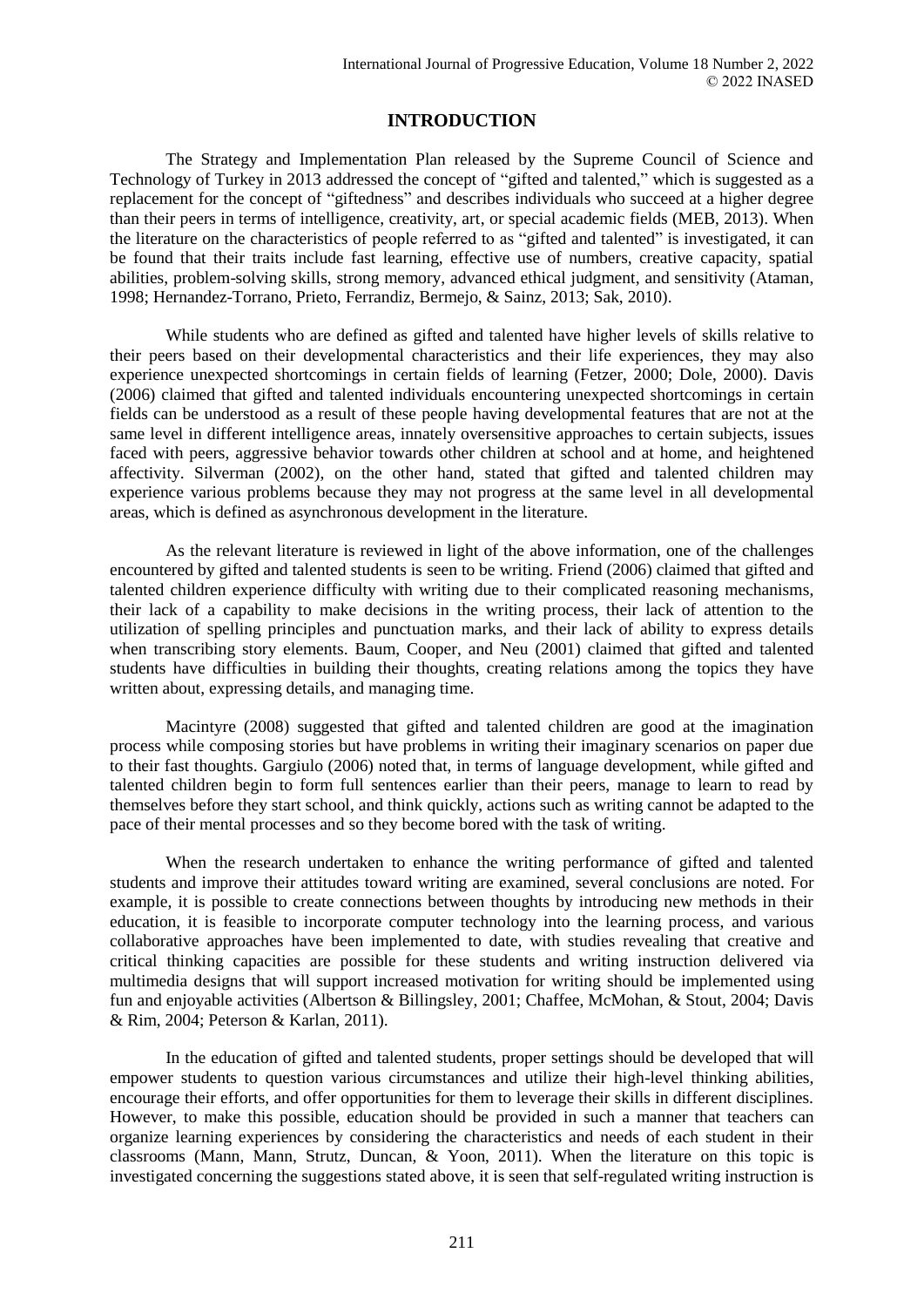advised to enhance the sense of obligation of gifted and talented students in their education, to allow their writing processes to become manageable, to encourage their metacognitive development, and to encourage them to communicate with each other and positively influence their motivation (Glaser & Brunstein, 2007; Saddler & Asaro, 2007; Tracy, Reid, & Graham, 2009; Zumbrunn & Bruning, 2012).

### **Self-Regulated Strategy Development (SRSD) Model**

Self-regulated writing instruction strengthens the sense of responsibility of students, helps to manage their behaviors and the writing process, and increases their independent performance practices. This also greatly impacts the student's motivation in the learning process. Moreover, selfregulated writing instruction not only enhances the metacognition abilities of students but also helps them engage with each other (Glaser & Brunstein, 2007; Saddler & Asaro, 2007; Tracy, Reid, & Graham, 2009; Uygun, Aktürkoğlu, & Dedeoğlu, 2014; Zumbrunn & Bruning, 2012). In order to align writing activities through self-regulated writing instruction and to implement relevant strategies, planning, self-observing, and self-assessment skills can be taught to gifted and talented students.

Graham and Harris (2000) explained that writing skills are practices that include planning, producing, and evaluating strategies as well as being goal-oriented, complex, and versatile; thus, high levels of self-regulation are required for the development of writing skills in students. Furthermore, they advised the use of the self-regulated strategy development (SRSD) model in writing instruction. Utilizing SRSD for writing practices promotes the development of planning and self-regulation skills so that students can better understand the writing process and use the techniques included in the model. In previous studies on writing strategy education, it was reported that writing instruction based on SRSD had positive results on students' writing skills and helped in the cultivation of positive attitudes about writing (De La Paz & Graham, 2002; Glaser & Brunstein, 2007; Saddler & Asaro, 2007; Tracy, Reid, & Graham, 2009; Uygun, Aktürkoğlu, & Dedeoğlu, 2014; Zumbrunn & Bruning, 2012).

The SRSD model (Graham & Harris, 2000) consists of the following stages: (1) Develop background knowledge, (2) Discuss it, (3) Model it, (4) Memorize it, (5) Support it, and (6) Establish an independent practice.

*Developing background knowledge*: In this stage, the background knowledge and skills required by students for self-regulation strategies are defined. This is the stage in which students' prewriting, writing, and post-writing backgrounds are assessed for the writing process and any shortcomings are remedied. Awareness-raising education on story characteristics and story elements is also provided.

*Discussing it:* This is the stage in which self-regulation strategies for writing are implemented, the steps of the techniques to be used are introduced, and details on where and how these strategies are used are provided to the students.

*Modeling it:* This is the stage in which teachers act as models to show students how to implement self-regulation strategies. In this stage, the teacher sets the aim of writing, makes full use of story elements, and takes students' thoughts into account while generating ideas. The teacher also explains what pre-writing, writing, and post-writing requirements need to be fulfilled and demonstrates model behaviors to motivate students to write and deal with negative feelings throughout the writing process.

*Memorizing it:* This is the stage that enables students to easily and rapidly learn the steps of self-regulation strategies and helps them organize their time and focus on their assignments. This stage is usually applied at the beginning of writing instruction studies and may not be applied if it is deemed unnecessary.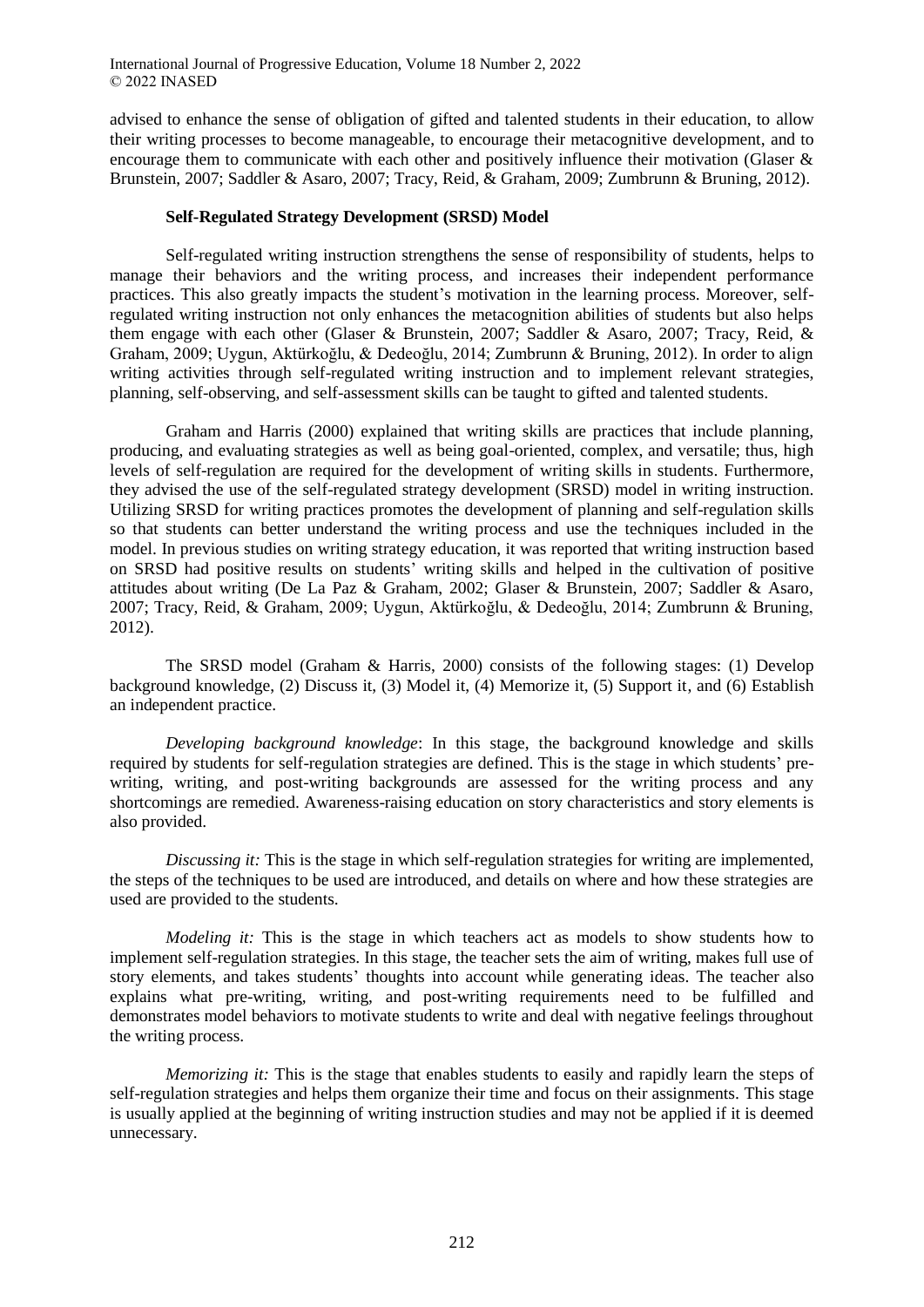*Supporting it*: In this stage, in which teachers and students collaborate, students who have established their objectives usually perform their writing tasks and teachers offer guidance to students regarding the topics for which they seek help. The teacher also enables the self-reflection processes of students in their assignments while providing feedback on the performances of the students and facilitating the students offering feedback on the work of their peers in the classroom.

*Independent practice/performance*: This stage is the one in which students do not receive support from anyone else. A self-evaluation exercise is undertaken to show the effects of the strategy applied for the students. This is also the stage in which teachers observe their students' attitudes toward the writing process and their anxiety levels.

In this research, the stages of the SRSD model are combined with Web 2.0 tools in the writing instruction of gifted and talented students according to the guidelines of the related literature. Among the most critical elements of the SRSD model is the fact that stages of this model can be modified and adapted to meet the needs of students and some stages can be omitted if desired (Lane, Graham, Harris, & Weisenbach, 2006). This study was designed to help minimize negative attitudes toward writing among gifted and talented children, to make the writing process enjoyable, to combine it with new technological improvements, and to raise their motivation while creating a writing program designed to facilitate the acquisition of skills such as formulating task plans through writing instruction, acting within the scope of those plans, managing actions, and displaying creative thinking. The goal here is to show the effects of the proposed writing program on writing skills based on selfregulation, perceptions of self-efficacy, and creative thinking skills among gifted and talented students. In this framework, the research questions of the present study are as follows:

### **Problem:**

What are the effects of writing education carried out based on the SRSD model on the selfregulated writing skills of gifted and talented students, their perceptions of self-efficacy in writing, and their creative thinking skills?

### **Subproblems:**

1. Is there a significant difference between the Self-Regulated Writing Scale scores of the students in the experimental group for whom the SRSD model was applied and the students in the control group for whom the Support Education Program was applied?

2. Is there a significant difference between the Writing Skills Self-Efficacy Scale scores of the students in the experimental group for whom the SRSD model was applied and the students in the control group for whom the Support Education Program was applied?

3. Is there a significant difference between the Torrance Creative Thinking Test scores of the students in the experimental group for whom the SRSD model was applied and the students in the control group for whom the Support Education Program was applied?

### **METHOD**

### **Research Model**

In this study, a quasi-experimental model was used. Since it was not possible to select the students for the experimental group of this study independently due to limitations such as time, place, and educational process, a quasi-experimental design was appropriate (Büyüköztürk et al., 2018). An experimental design with a pre-test, post-test, and control group was used to examine the effect of writing education provided according to the SRSD model on the self-regulated writing skills of gifted and talented students, their perceptions of self-efficacy in writing, and their creative thinking skills. The dependent variables in this study were the writing skills of the students based on self-regulation,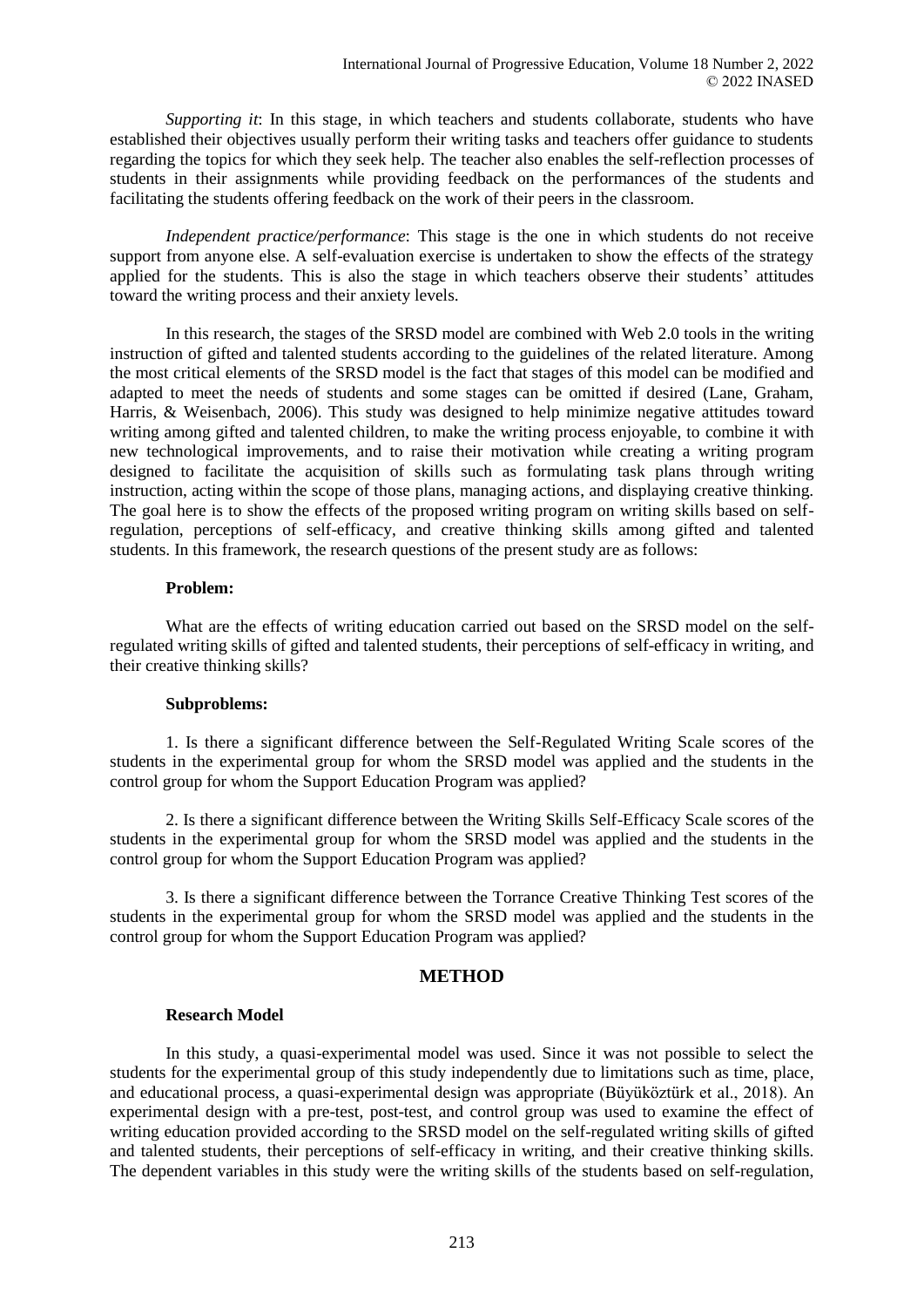their perceptions of self-efficacy in writing, and their creative thinking skills, while the independent variable was the writing education program conducted according to the SRSD model.

### **Study Group**

The study group of this research included 42 students aged 10-11 years who were diagnosed as gifted and were attending the same science and art center (*Bilim ve Sanat Merkezi*: BİLSEM) in the city of Istanbul. Participants were selected by simple random sampling method. With this method, every item selected in the sampling has the same chance statistically and each item is selected completely randomly (Büyüköztürk et al., 2018).

While there were 13 female and 9 male students in the experimental group, there were 12 female and 8 male students in the control group. The students of the study group attended both their own main schools and BİLSEM. While 9 students in the experimental group attended public schools, 13 students attended private schools. Seven of the students in the control group attended public schools and 13 attended private schools. All participating students were diagnosed as gifted.

As a result of an independent-samples t-test performed based on the data from the Self-Regulated Writing Scale pre-test performed before the application, it was observed that there was no statistically significant difference between the experimental ( $\bar{X}$ experiment = 74.64) and control  $({\overline{X}}$ control = 73.95) groups (t (0.48) = p > 0.54). As a result of an independent-samples t-test conducted based on data from the Writing Skills Self-Efficacy Scale pre-test performed before the application, it was observed that there was no statistically significant difference between the experimental ( $\overline{X}$ experiment = 58.74) and control ( $\overline{X}$ control = 59.36) groups (t (0.26) = p > 0.61). As a result of an independent-samples t-test conducted based on data from the Torrance Creative Thinking Test pre-test performed before the application, it was seen that there was no statistically significant difference between the fluency, originality, elaboration, and detail (abstractness of titles, resistance to closure, creative power control) scores of the experimental and control groups.

### **Data Collection Tools**

The Self-Regulated Writing Scale developed by Müldür (2017), the Writing Skills Self-Efficacy Scale developed by Ünlü et al. (2016), and the Torrance Tests of Creative Thinking Figural Form A developed by Torrance (1966) and adapted to Turkish by Aslan (2001) were used in this work.

### *Self-Regulated Writing Scale*

The Self-Regulated Writing Scale created by Müldür (2017) consists of 21 items and the Cronbach alpha coefficient was determined as 0.85, reflecting the reliability of the scale. This 5-point Likert-type scale is scored as "I never do: 1," "I rarely do: 2," "I sometimes do: 3," "I often do: 4," and "I always do: 5." The scale consists of the four dimensions of making effort, observing and managing the process, asking for help, and generating ideas. The 21-item scale includes 6 items in the dimension of making effort, 6 items for observing and managing the process, 5 items for asking for help, and 4 items for generating ideas.

### *Writing Skills Self-Efficacy Scale*

The Writing Skills Self-Efficacy Scale developed by Onder and Muldur (2016) was used to determine the effects of the activities conducted within the scope of the study on students' perceptions of self-efficacy in writing. This 5-point Likert-type scale is graded as "None: 1," "Few: 2," "Partially: 3," "Mostly: 4," and "Completely: 5." The Cronbach alpha coefficient was found to be 0.85 in determining the internal consistency of the scale. The scale consists of 3 dimensions: cognitive selfefficacy, emotional self-efficacy, and social self-efficacy.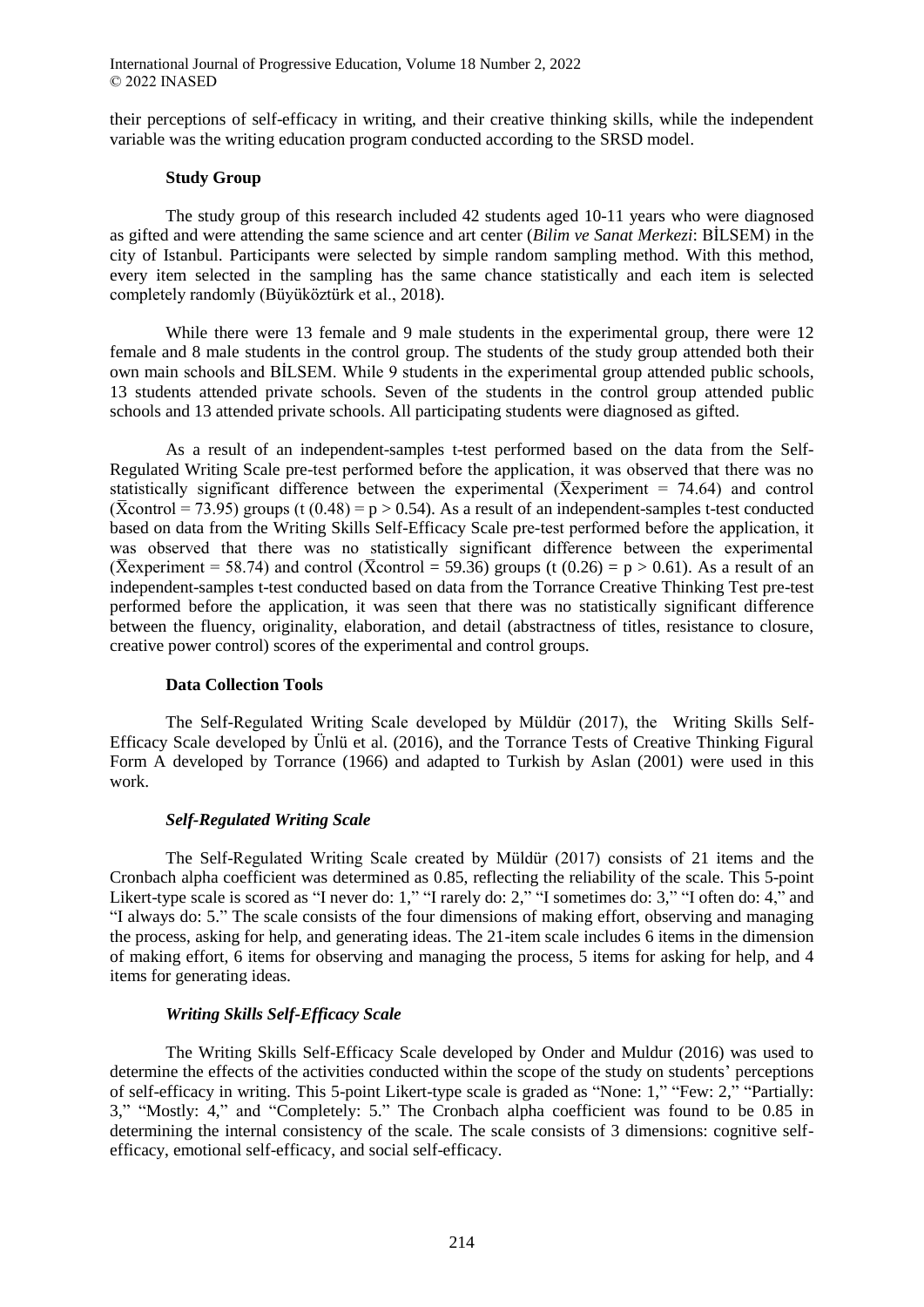### *Torrance Tests of Creative Thinking*

In this study, the Torrance Tests of Creative Thinking Figural Form A, developed by Torrance (1966) and adapted to Turkish by Aslan (2001), was applied to determine the creativity skills of the students in the experimental and control groups. Figural Form A includes three activities: creating a picture, completing a picture, and parallel lines. The Torrance test calculates subdimensions of creativity with fluency, originality, elaboration, and detail (abstraction of titles, resistance to closure, creative power control) scores. While calculating the score, these four dimensions are calculated both separately and as a total score. Three experts were involved in the scoring process. Interrater reliability was tested with Kendall's W test.

#### **Setting**

BİLSEM centers were established by the General Directorate of Special Education and Guidance Services of the Ministry of National Education for the purpose of the education of specially talented children in the fields of science and art. In these centers, which are independent educational institutions, work is carried out to ensure that gifted students of primary, middle, and secondary school ages receive education in accordance with their abilities (MEB, 2016). Three main skill areas are used in determining student admission to these institutions: general ability, painting, and music. Students can be shown as gifted in at most two of these areas (MEB, 2015). Students who attend BİLSEM centers receive their education in BİLSEM together with their main schools for formal education (Keskin et al., 2013). In the science and art centers, the education process differs from the curriculum in general education and special goals are set. In these centers, there are 5 main programs: the adaptation program, support training program, individual talents awareness program, special talents development program, and project production and preparation.

### **Implementation**

1. In this study, a writing program was developed in accordance with the 6 steps of the SRSD model (Graham & Harris, 2000). The program was implemented within the framework of the Science and Art Center Support Education Program for 12 weeks in the 2018-2019 academic year.

2. The program prepared was examined by 2 curriculum development specialists and 1 measurement and evaluation specialist working in the Department of Education Programs and Instruction of Yıldız Technical University, 2 classroom teachers working in the science and art center, and 1 Turkish teacher, and necessary adjustments were made in line with their opinions.

3. The data collection tools of the study, including the Self-Regulated Writing Scale, the Writing Skills Self-Efficacy Scale, and the Torrance Tests of Creative Thinking Figural Form A, were applied as pre-tests before the application and as post-tests after the application.

4. Activities prepared in accordance with the stages of the SRSD model were applied for the students in the experimental group. The stages and activities of the program applied for the experimental group are presented in Table 1 below.

5. The activities of the BİLSEM writing module were carried out for the students in the control group. Subject-oriented writing activities, story completion, writing feelings and thoughts, and creative writing activities are included among these BİLSEM writing activities.

6. The data obtained from the experimental and control groups were analyzed.

The activities pertaining to the stages of the SRSD model, which also constitute the program model, are listed in Table 1.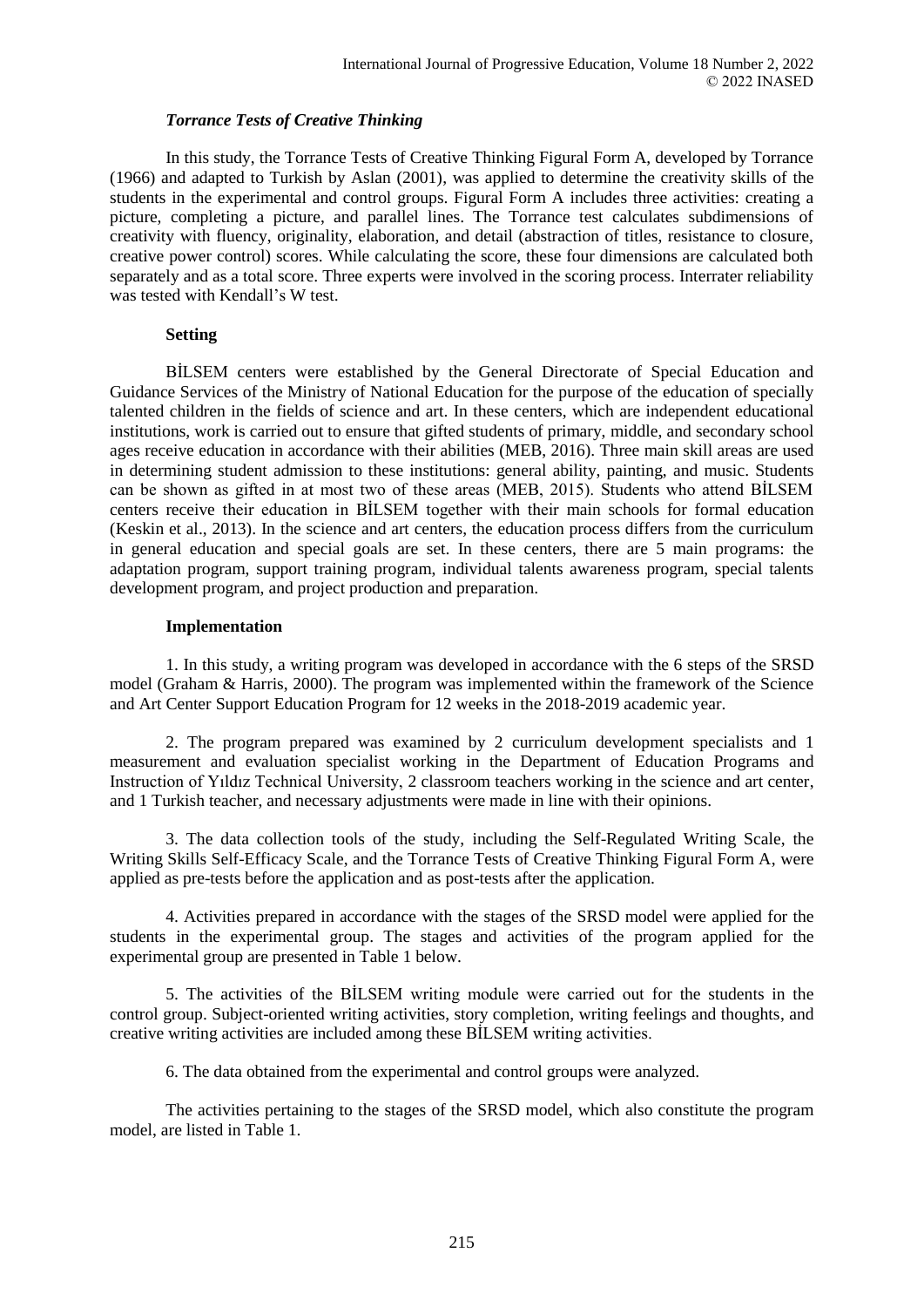| <b>Stages</b>         | <b>Activities</b>                                                                                |
|-----------------------|--------------------------------------------------------------------------------------------------|
| Develop background    | During this stage, in which efforts are made regarding the background knowledge of students:     |
| knowledge             | A presentation was provided on narrative stories and their elements, prepared with the           |
|                       | Emaze Program, a Web 2.0 tool.                                                                   |
|                       | Activities were conducted to identify the story elements that were read digitally to             |
|                       | incorporate the knowledge obtained from the presentation.                                        |
|                       | Narrative story writing activities given in line with the creative writing method were           |
|                       | conducted for protagonists, places, times, and problems.                                         |
|                       | Web 2.0 tools to be used in this research were introduced, including the Storybird,              |
|                       | storyjumb, StoryJumper, Pawtoon, and Padlet programs.                                            |
|                       | To promote the usage of Web 2.0 tools in the home setting, training sessions for the             |
|                       | students' parents were offered concerning the use of Web 2.0 tools.                              |
| Discuss it            | Within the scope of this research, the SPACE strategy was taught, which is among the story       |
|                       | writing strategies.                                                                              |
|                       | $S =$ Setting elements: Place, time, characters.                                                 |
|                       | $P =$ Purpose: What are the protagonist and the other characters trying to do?                   |
|                       | $A =$ Actions: What does the character do to reach his/her target?                               |
|                       | $C =$ Consequence: What do these actions result in?                                              |
|                       | $E =$ Emotional reactions: What are the feelings and responses of the protagonist and other      |
|                       | characters to the actions?                                                                       |
|                       | A presentation laying out the fact that this strategy will contribute to the recall of the       |
|                       | elements of the narrative and the development of self-regulation skills was given.               |
|                       |                                                                                                  |
| Model it              | In this stage, in which the teacher writes a story by applying the stages of the strategy,       |
|                       | the teacher performed the following exercises out loud while the students watched:               |
|                       | A target concerning writing was determined.                                                      |
|                       | The story elements were determined respectively.                                                 |
|                       | The story was written using a Web 2.0 tool.                                                      |
|                       | Thus, the teacher taught the students the basics of what they should do to motivate themselves,  |
|                       | manage their negative feelings, and guide their thoughts and actions through the pre-writing,    |
|                       | writing, and post-writing processes.                                                             |
|                       |                                                                                                  |
| Memorize it           | The teacher showed the students the stages of the strategy using a range of game methods. In     |
|                       | this stage, the teacher used the "Learning Apps" application as a Web 2.0 tool and the stages    |
|                       | of the strategies to be used by students were learned using the gamification technique.          |
| Support it            | The students, who had set targets for writing, wrote their stories in line with the strategy for |
|                       | self-regulation. As soon as the writing process was finished, the students read each other's     |
|                       | stories and provided feedback. Students converted their stories to the digital environment using |
|                       | Web 2.0 software. They resumed writing with the help of the teacher and other classmates         |
|                       | until the independent practice stage began. They were asked to present their work to their       |
|                       | classmates. The stories presented were assessed by the teacher as well as the classmates.        |
|                       | Feedback was provided. Students who obtained feedback were encouraged to reflect on their        |
|                       | own opinions by applying a self-assessment method.                                               |
| Independent practice/ | In this stage, as the students resumed their writing practices without the help of others, a     |
| performance           | general assessment was carried out by discussing the use of strategies with the students.        |
|                       | A digital board was formed using Padlet, a Web 2.0 platform, for the students to express their   |
|                       | feedback regarding the activities and the writing process. The teacher and students expressed    |
|                       | their opinions via this application.                                                             |
|                       |                                                                                                  |

## **Table 1. Writing instruction activities pertaining to the stages of the SRSD model**

#### **Data Analysis**

In this study, in order to decide on the parametric or nonparametric tests to be used to determine whether the writing education carried out according to the SRSD model was effective or not, the pre-test and post-test scores of the experimental and control groups were calculated before any experimental analysis, and it was determined whether the score distributions fulfilled the assumptions of normality and homogeneity. For this purpose, the skewness and kurtosis values of the total scores of the pre-test, post-test, and permanence test obtained for each group were examined to determine whether the assumption of normality was achieved. It is accepted that the distribution of scores is normal if these coefficients are between -2 and +2 (Hair, Black, Babin, Anderson, & Tatham, 2010). The Levene test was conducted to test the assumption of homogeneity.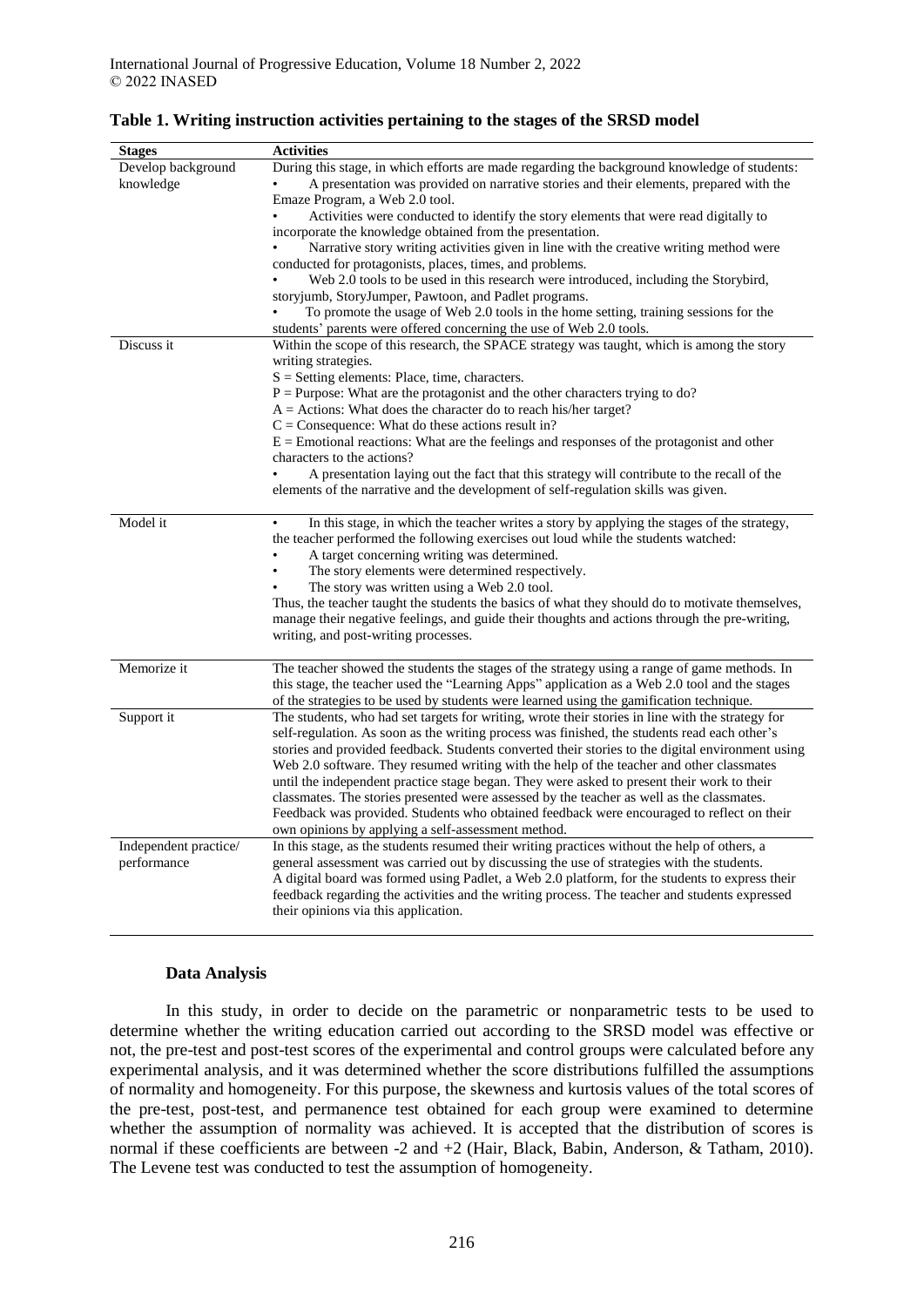As a result of this testing, it was accepted that the significance scores were higher than 0.05; in other words, in the case of no significant difference between the variances of the scores, the variances met the assumption of homogeneity. Therefore, the independent-samples t-test was used to test the significance of the difference between the mean pre-test and post-test scores of the two groups.

#### *Validity and Reliability*

In this study, two equal groups were selected to ensure that the scores obtained by the students in the experimental and control groups were valid and comparable and that there was no bias in the selection of the study group. It was ensured that the numbers of participants in the two groups were close to each other. Considering the maturation effect, the application was limited to 12 weeks. During the application, there was no loss of subjects that would hinder the weekly practices.

The Torrance Creativity Thinking Test was scored according to the relevant criteria by the researcher and 2 different experts before and after the application for the students in the experimental and control groups. The Kendall W test was used to determine the level of agreement between these 3 different raters. According to these results, the reliability between the raters was high (Kendall W coefficient of harmony: 1st evaluation: 0.921, 2nd evaluation: 0.913).

### **FINDINGS**

As the first finding of this study, independent samples of the t-test results obtained from the Self-Regulated Writing Scale were calculated for the students' pre-test scores in the experimental and control groups. The data obtained are provided in Table 2.

|  | Table 2. Findings related to Self-Regulated Writing Scale pre-test scores |  |
|--|---------------------------------------------------------------------------|--|
|  |                                                                           |  |

| $G$ rour                     | -           | $- -$<br>. .            | $\alpha$ <sub>D</sub><br>IJΓ               | m    |                 |
|------------------------------|-------------|-------------------------|--------------------------------------------|------|-----------------|
| vnerumento :<br>$\mathbf{a}$ | $\sim$<br>∸ | 74<br>$+0 +$            | $\overline{\phantom{0}}$<br>n.<br>$\cdots$ | 0.48 | -<br>שנ<br>∪.∪¬ |
| ∠ontrol                      | n0<br>ZU    | $\sqrt{2}$<br>. വ<br>رى | AC<br>14.40                                |      |                 |

As shown in Table 2, based on the results of the t-tests performed for independent samples within the scope of this study, there was no significant difference between the pre-test scores of the students in the experimental group ( $X = 74.61$ ,  $SD = 11.54$ ) and the control group ( $X = 73.95$ ,  $SD = 11.54$ ) 12.48) obtained from the Self-Regulated Writing Scale. The t-test results of independent samples for the post-test scores obtained from the Self-Regulated Writing Scale for students in the experimental and control groups were also calculated. The data obtained are provided in Table 3.

|  |  | Table 3. Findings related to Self-Regulated Writing Scale post-test scores |
|--|--|----------------------------------------------------------------------------|
|  |  |                                                                            |

| Grour            | $\overline{\phantom{0}}$           | $-$<br>-           | $\sim$<br>υL                                | m    |      |
|------------------|------------------------------------|--------------------|---------------------------------------------|------|------|
| ⇁<br>-vnarumanta | $\sim$<br>$\overline{\phantom{a}}$ | n m<br>-<br>$\sim$ | $\overline{1}$<br>v.                        | 0.64 | 0.00 |
| ∠ontrol          | n0<br>ZU                           | 74.08              | $\sim$<br>$\overline{\phantom{a}}$<br>ر ے د |      |      |

As shown in Table 3, based on the results of the t-tests performed for independent samples within the scope of this study, a significant difference was observed between the pre-test scores of the students of the experimental group ( $X = 87.64$ ,  $SD = 8.47$ ) and those of the control group ( $X = 74.08$ ,  $SD = 12.23$ ) obtained from the Self-Regulated Writing Scale (t: 0.64,  $p < 0.05$ ).

Independent-samples t-test results were determined for the post-test scores of the students in the experimental and control groups for the Self-Regulated Writing Scale. Obtained data are presented in Table 4.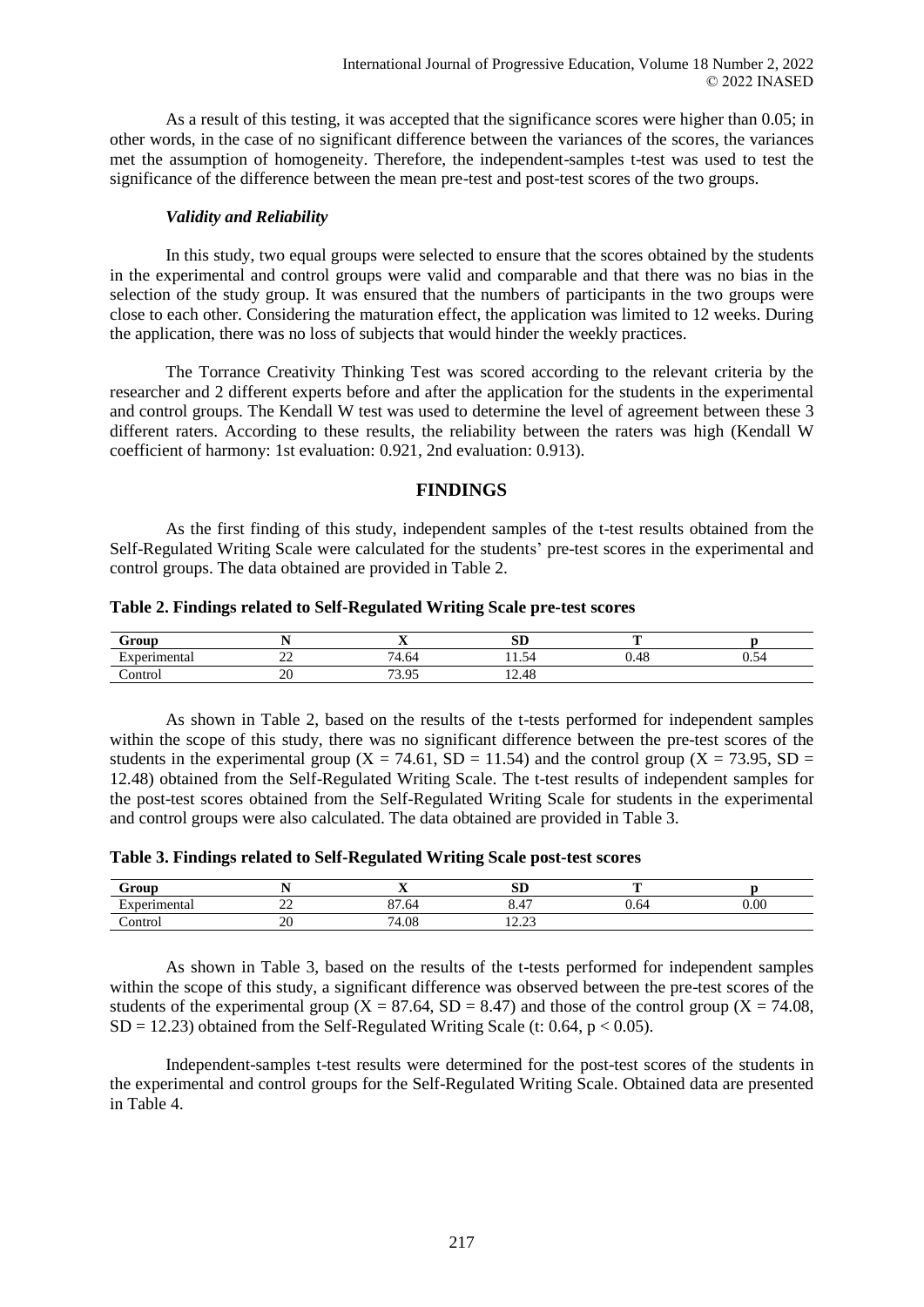| $G$ roup                            |                                    | $-$<br>-48     | oт<br>ЮL                           |      |      |
|-------------------------------------|------------------------------------|----------------|------------------------------------|------|------|
| ∽<br>mente<br>⊀vneri<br>----------- | $\sim$<br>$\overline{\phantom{m}}$ | $\cap$<br>-.04 | $\overline{A}$<br>. .<br>4<br>∪.⊤≀ | 0.64 | 0.00 |
| `ontro∟<br>omuol                    | or<br>ZV                           | 74.08          | $\sim$<br>$\overline{1}$           |      |      |

### **Table 4. Findings related to Self-Regulated Writing Scale post-test scores**

As seen in Table 4, within the scope of this research, a significant difference was found between the post-test scores of the students in the experimental group ( $X = 87.64$ ,  $SD = 8.47$ ) and the control group  $(X = 74.08, SD = 12.23)$  according to the results of the t-tests performed for independent samples based on the Self-Regulated Writing Scale (t:  $0.64$ ,  $p < 0.05$ ).

As the second finding of this study, independent-samples t-test results were determined for the pre-test scores of the students in the experimental and control groups for the Writing Skills Self-Efficacy Scale. The obtained data are presented in Table 5.

**Table 5. Findings related to Writing Skills Self-Efficacy Scale pre-test scores** 

| $\sigma$ roup     |              | $-$<br>                         | CD<br>עט             |      |                         |
|-------------------|--------------|---------------------------------|----------------------|------|-------------------------|
| –<br>Experimental | $\sim$<br>-- | . .<br>58.7                     | $2\ell$<br>u<br>−،∠− | 0.26 | $\sim$ $\sim$ 1<br>0.61 |
| Control           | 20           | 50.3.<br>٨r<br><i><u></u></i> o | 8.84                 |      |                         |

As seen in Table 5, within the scope of this research, no significant difference was found between the pre-test scores of the students in the experimental group ( $X = 58.74$ , SD = 9.24) and the control group  $(X = 59.36, SD = 8.84)$  according to the results of the t-tests for independent samples based on the Writing Skills Self-Efficacy Scale.

Independent-samples t-test results were also determined for the post-test scores of the students in the experimental and control groups for the Writing Skills Self-Efficacy Scale. The obtained data are presented in Table 6.

|  |  | Table 6. Findings related to Writing Skills Self-Efficacy Scale post-test scores |  |
|--|--|----------------------------------------------------------------------------------|--|
|--|--|----------------------------------------------------------------------------------|--|

| Group        |             | $-$<br>$\overline{\phantom{a}}$                        | <b>SD</b> |      |      |
|--------------|-------------|--------------------------------------------------------|-----------|------|------|
| Experimental | $\sim$<br>∼ | $\sim$ $\sim$ $\sim$ $\sim$<br>$\overline{4}$<br>0J. / | 6.94      | 0.38 | 0.00 |
| ∠ontrol      | ററ<br>ZU    | 60.48                                                  | 10.58     |      |      |

As seen in Table 6, within the scope of this research, a significant difference was found between the post-test scores of the students in the experimental group ( $X = 65.74$ ,  $SD = 6.94$ ) and the control group  $(X = 60.48, SD = 10.58)$  according to the results of the t-tests for independent samples based on the Writing Skills Self-Efficacy Scale (t:  $0.38$ ,  $p < 0.05$ ).

The Torrance creativity test was applied as a pre-test and post-test in order to determine the creativity levels of the students participating in the research. The t-test was applied to determine the difference between the scores obtained by the students for the 6 dimensions of the Torrance creativity test. The scores obtained by the students in the experimental group are presented in Table 7 and the scores obtained by the control group are presented in Table 8.

**Table 7. The t-test results for scores obtained by the experimental group from the Torrance creativity test**

| <b>Dimensions</b>      |           |    | △     | <b>SD</b> |          |      |
|------------------------|-----------|----|-------|-----------|----------|------|
| Fluency                | Pre-test  | 22 | 12.74 | 2.36      | $-9.47$  | 0.00 |
|                        | Post-test | 22 | 19.56 | 2.54      |          |      |
| Originality            | Pre-test  | 22 | 13.74 | 3.16      | $-3.82$  | 0.39 |
|                        | Post-test | 22 | 14.16 | 3.58      |          |      |
| Elaboration            | Pre-test  | 22 | 15.57 | 2.23      | $-5.93$  | 0.00 |
|                        | Post-test | 22 | 20.94 | 1.47      |          |      |
| Abstractness of titles | Pre-test  | 22 | 13.47 | 2.52      | $-14.83$ | 0.01 |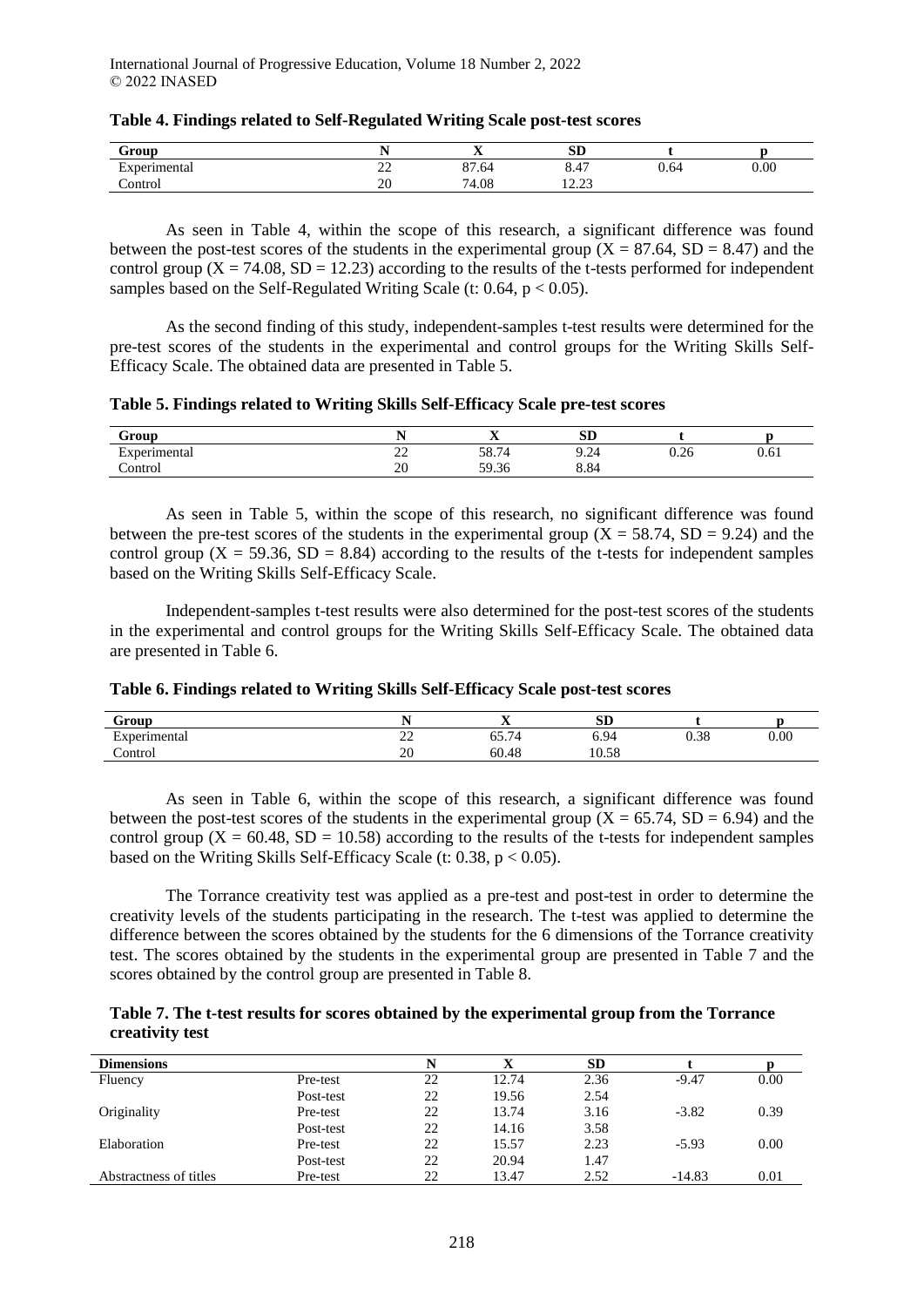|                                 | Post-test | 22 | 18.93 | . 49 |          |      |
|---------------------------------|-----------|----|-------|------|----------|------|
| Resistance to premature closure | Pre-test  | 22 | 12.64 | 2.57 | $-16.72$ | 0.01 |
|                                 | Post-test | 22 | 18.26 | 1.36 |          |      |
| Creative strengths              | Pre-test  | 22 | 8.77  | 1.49 | $-19.74$ | 0.00 |
|                                 | Post-test | 22 | 14.13 | 2.32 |          |      |

As shown in Table 7, there were significant differences between the pre-test and post-test scores of the students in the experimental group in terms of their levels of fluency, originality, elaboration, abstractness of titles, resistance to premature closure, and creative strengths. In other words, it was concluded that the application had positive effects on the creativity levels of these students.

**Table 8. The t-test results for scores obtained by the control group from the Torrance creativity test**

| <b>Dimensions</b>               |           | N  | $\mathbf x$ | <b>SD</b> |         | P    |
|---------------------------------|-----------|----|-------------|-----------|---------|------|
| Fluency                         | Pre-test  | 20 | 13.57       | 2.87      | $-3.17$ | 0.42 |
|                                 | Post-test | 20 | 14.36       | 4.33      |         |      |
| Originality                     | Pre-test  | 20 | 11.53       | 3.49      | $-2.74$ | 0.29 |
|                                 | Post-test | 20 | 11.89       | 3.57      |         |      |
| Elaboration                     | Pre-test  | 20 | 12.61       | 2.84      | $-3.92$ | 0.46 |
|                                 | Post-test | 20 | 13.28       | 3.36      |         |      |
| Abstractness of titles          | Pre-test  | 20 | 09.77       | 2.47      | $-3.28$ | 0.34 |
|                                 | Post-test | 20 | 10.36       | 2.21      |         |      |
| Resistance to premature closure | Pre-test  | 20 | 09.72       | 2.26      | $-3.37$ | 0.28 |
|                                 | Post-test | 20 | 10.84       | 1.98      |         |      |
| Creative strengths              | Pre-test  | 20 | 08.74       | 1.86      | $-3.66$ | 0.17 |
|                                 | Post-test | 20 | 9.93        | 2.24      |         |      |

As shown in Table 8, there were no significant differences between the pre-test and post-test scores of the control group students who participated in this study in terms of their levels of fluency, originality, elaboration, abstractness of titles, resistance to premature closure, and creative strengths.

### **DISCUSSION AND CONCLUSION**

Within the scope of this study, the 6-stage SRSD model was enhanced with Web 2.0 digital tools for gifted and talented students. Research has shown that writing instruction focused on the creation of self-regulation strategies reinforced with Web 2.0 resources has a beneficial impact on selfregulation writing skills, perceptions of self-efficacy, and attitudes toward writing among gifted and talented students. Reviewing the relevant literature (Chaffee, McMahon, & Stout, 2004; Fischer, 2002; Graham & Harris, 2000; Graham, Harris, & Mason, 2005; Uygun, Aktürkoğlu, & Dedeoğlu, 2014; Saddler & Asaro, 2006), it is seen that the use of self-regulation strategies in writing instruction has positive outcomes, supporting the findings of the present research.

It is assumed that offering students the opportunity to identify their objectives and strategies and to apply them positively impacts not only their self-regulation skills but also their writing skills. The results of the research conducted by Cleary and Zimmerman (2004), in which the beneficial outcomes of practices in which students applied different strategies independently, such as goal setting, planning, self-monitoring, asking for help, and organizing the environment, support the results of this study. The findings of the research performed by Zimmerman (2002) further indicate that students' identification of a clear goal in the self-regulation process and the identification and usage of strategies directed at that goal have positive implications for the management of the performance process. Furthermore, Pintrich (2000) found that students who learn based on self-regulation are able to deliberately build knowledge in their minds by establishing their own goals and methods of learning. These works support the findings of the present study.

In the self-regulated writing activity conducted within the framework of this study, the efforts of students to take responsibility and fulfill their tasks successfully through their own experiences are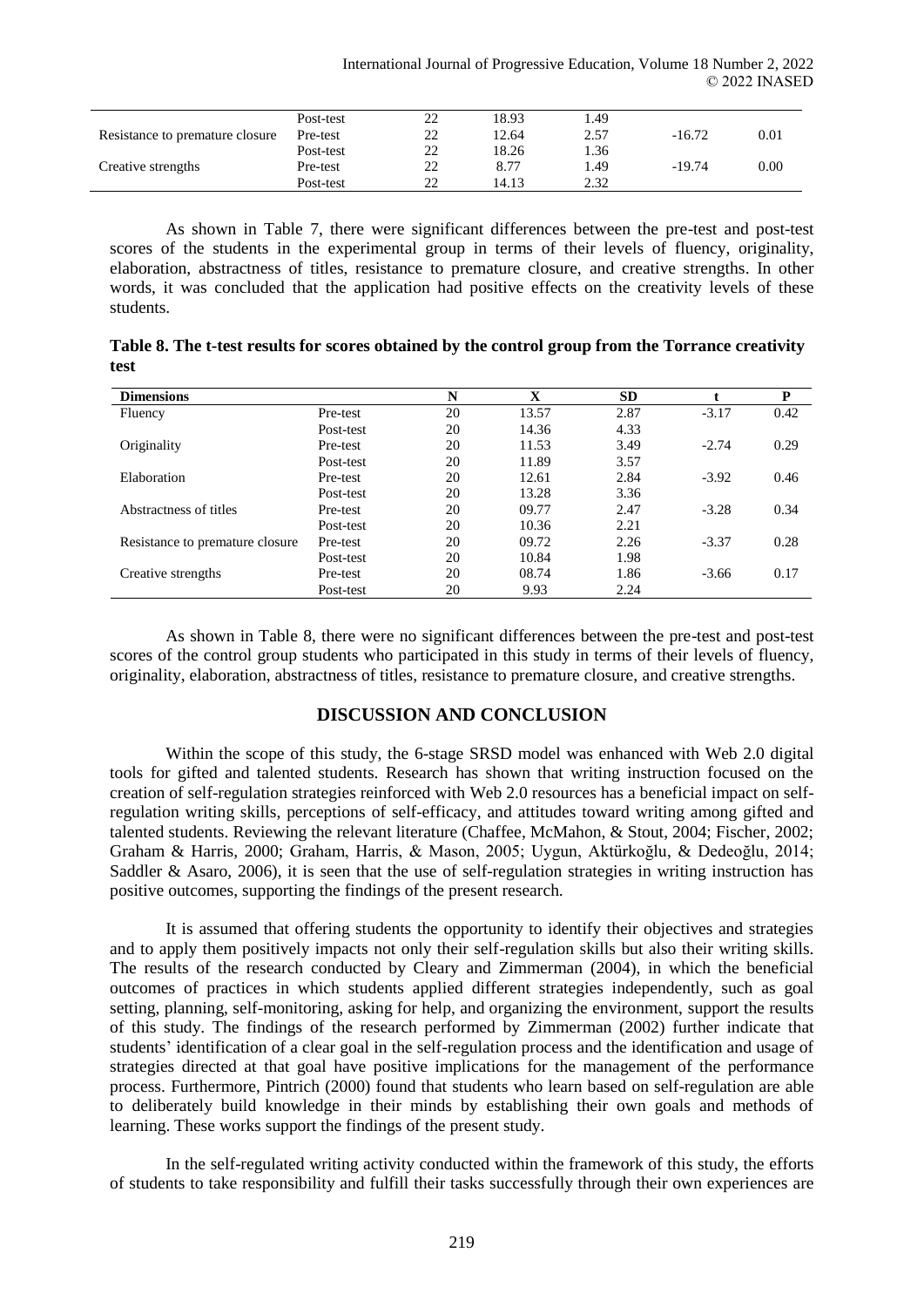thought to have had a positive influence on their self-regulation skills. Considering the related literature, it has been claimed that when students' experiences are included in the process and when they see that they can write by using self-regulated writing strategies, their belief in their writing increases and they are more motivated in future writing activities (Bandura, 1986; Pajares, 2003; Zimmerman, 2000). It is further thought that the students' freedom to choose their topics and which Web 2.0 tools they would use positively affected the results of the present study. However, there are differing views on this issue when the specific literature is reviewed. While Uygun (2012) claimed that, during writing instruction, being able to choose the topic helps students have more power over their writing and thus encourages them to write longer and more clearly, Mason et al. (2006) argued that students waste time while selecting topics in the writing process and this leads them to begin their tasks late. In the research conducted by Müldür (2017), the opinions of students regarding this issue were also considered, and some students reported that choosing the writing topic had supportive effects, while some students stated that they wasted time.

In light of the data collected in this study, it was concluded that applications developed within the framework of the SRDS model enriched with Web 2.0 digital tools had a positive effect on the development of students' creative thinking skills. Several studies have demonstrated the beneficial impacts of designing learning environments in line with learning attributes, resulting in improved thinking skills among students. In the study conducted by Aktamış and Ergin (2006), it was found that students with creative potential require an environment that stimulates both the product and process, and that all children are born with the capacity for creativity, but their school experiences must enable them to explore creative thinking, to look at events and circumstances from different perspectives, and to come up with new solutions to the problems they encounter in their daily lives. The creativity of students should be cultivated to raise them as individuals who can overcome issues related to themselves and their surroundings and who can reflect on and analyze events from different viewpoints. To this end, as seen in the present study, seeking answers based on the problems faced by students in writing or providing exercises to improve their imagination will be more useful in cultivating the creativity of students. Teachers may develop creative thinking skills in a classroom setting where they behave democratically, are tolerant of different viewpoints, act as guides, and encourage free discussions focused on questioning, in harmony with the environment, while utilizing different thinking strategies, in-class engagement, and learning through doing and experiencing. According to Özerbaş (2011), a teacher who wants to develop the creativity of his or her students should prepare a comfortable learning environment where students can freely express their feelings and thoughts. He further claimed that a curriculum equipped with a progressive approach to teaching that places students' needs and developmental traits at the center will prioritize the student's research and problem-solving, and putting students' decisions at the forefront will have a positive effect on student creativity. Başer and Ersoy (2009) suggested that teachers should provide exercises that encourage students in the classroom and should organize learning and teaching experiences that enable students to make unique discoveries and explore new solutions to life-related problems.

Within the framework of this study, it was concluded that the positive impact of writing instruction focused on the implementation of a self-regulation strategy augmented with Web 2.0 tools on the self-regulation and creative thinking skills of gifted and talented students originated from the fact that students in the experimental group were exposed to numerous strategies and methods that allowed them to discover their inherent potential and benefit from computer technology. The results of the research undertaken by Chaffee, McMahon, and Stout (2004) support the findings of the present work; they stated that writing instruction for gifted and talented students should direct them through thinking processes and positively influence their capacity to reveal their knowledge at the end of the process through activities assisted by various teaching methods and technologies. The viewpoint of Plucker and Callahan (2008) that computer technology can be used in writing instruction for gifted and talented students and that teachers using computer tools in writing studies will be more advantageous for gifted and talented students who have difficulty in writing also supports the findings of this research. Macintyre (2008) argued that it is not difficult for gifted and talented students to picture stories in their imagination, but they have trouble articulating their thoughts on paper due to their quick thinking. Computer technologies promote faster writing in keeping with faster thinking,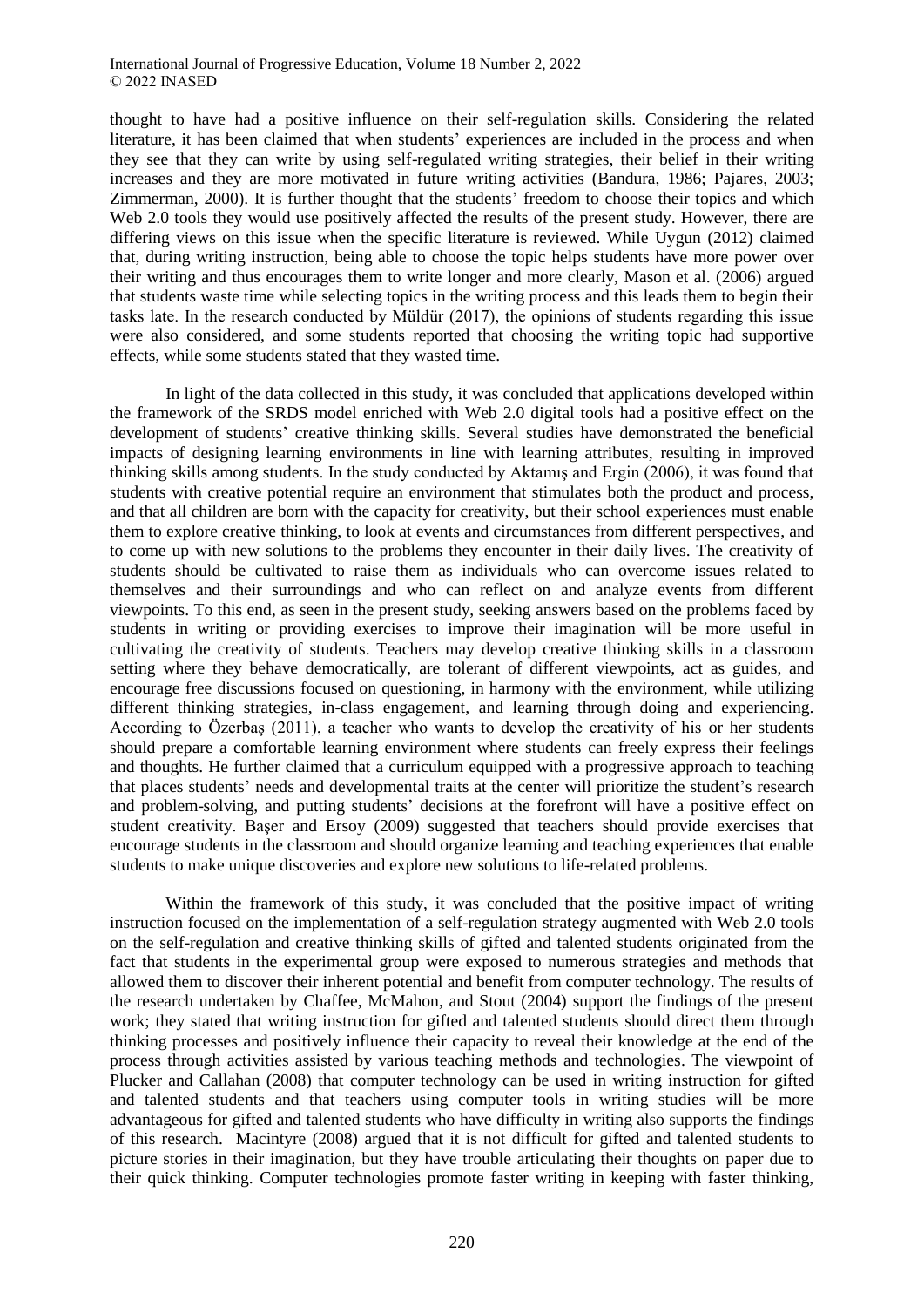and the availability of functions such as text deletion, correction, rewriting, and adjustment enables the creation and transmission of new ideas.

Within the scope of this research, it was found that providing opportunities for gifted and talented students to use Web 2.0 tools, share their ideas, build links between thoughts, visualize, and use group writing strategies that encourage cooperative learning has a positive impact on the students' attitudes toward writing and their writing performances. This finding is confirmed by the related literature (Albertson & Billingsley 2001; Friend, 2006; Plucker & Callahan, 2008), demonstrating that, during writing instruction, the use of strategies enabling the building of links between thoughts and based on cooperative learning methods is necessary for gifted and talented students. McIntosh (2006) claimed that the education of gifted and talented students should aim at guaranteeing their motivation, which will positively affect their performance in turn. Siegle (2015) argued that gifted and talented individuals can boost their interest, positive attitudes, and motivation thanks to easy comprehension of multimedia design features. Nichols (2002) stated that teachers' organization of activities including computer technologies had positive effects on the writing activities of gifted and talented students.

The incorporation of technology into the SRSD model is the most significant aspect distinguishing this study from other writing instruction methods based on the development of selfregulation strategies. Reviewing the relevant literature, it is seen that the use of technology in the teaching of gifted and talented students enhances the quality of education, can satisfy the needs of gifted and talented students for distinction and enhancement, and allows these students to develop their mental and creative skills (Chen et al., 2013; Pyryt, 2009; Shavinina, 2009; Siegle, 2015; Ülger & Çepni, 2017). It is also observed, however, that the technologies referred to in the related literature have both positive impacts and various limitations. In the research conducted by Fox (2014), it was found that teachers do not have adequate knowledge about how to use technology in writing instruction, while in the study performed by Yousaf and Ahmed (2013), the excessive use of technological instruments in writing instruction led students to make errors in spelling and use nonstandard vocabulary in educational settings. In the research conducted by Robin (2006), it was concluded that when students first experienced narrative exercises via digital tools, they were unable to properly monitor their time and this impacted their self-efficacy and attitudes.

## **SUGGESTIONS**

In light of the findings that emerged from this research, it is proposed to incorporate writing exercises in which self-regulation strategies are used in the education of gifted and talented students to establish positive attitudes toward writing at every level of education and in all courses. It is assumed that gifted and talented students, whose attitudes toward writing will evolve positively, will also experience positive effects on their overall academic performances and in their attitudes toward their courses.

#### **REFERENCES**

- Aktamış, H,& Ergin, Ö . (2006). Fen eğitimi ve yaratıcılık. *Dokuz Eylül Üniversitesi Buca Eğitim Fakültesi Dergisi, (20).77-83*
- Albertson, L. R. & Billingsley, F. F. (2001). Using strategy instruction and self-regulation to improve gifted students' creative writing. *Prufrock Journal*, 12(2), 90-101.
- Aslan, A.E. (2001). Torrance yaratıcı düşünce testinin Türkçe versiyonu. *Marmara Üniversitesi Atatürk Eğitim Fakültesi Eğitim Bilimleri Dergisi*, 14, 19-40.
- Ataman, A. (1998). *Üstün zekalılar ve üstün yetenekliler*, Anadolu Üniversitesi, Açık Öğretim Fakültesi Yayınları, No: 561.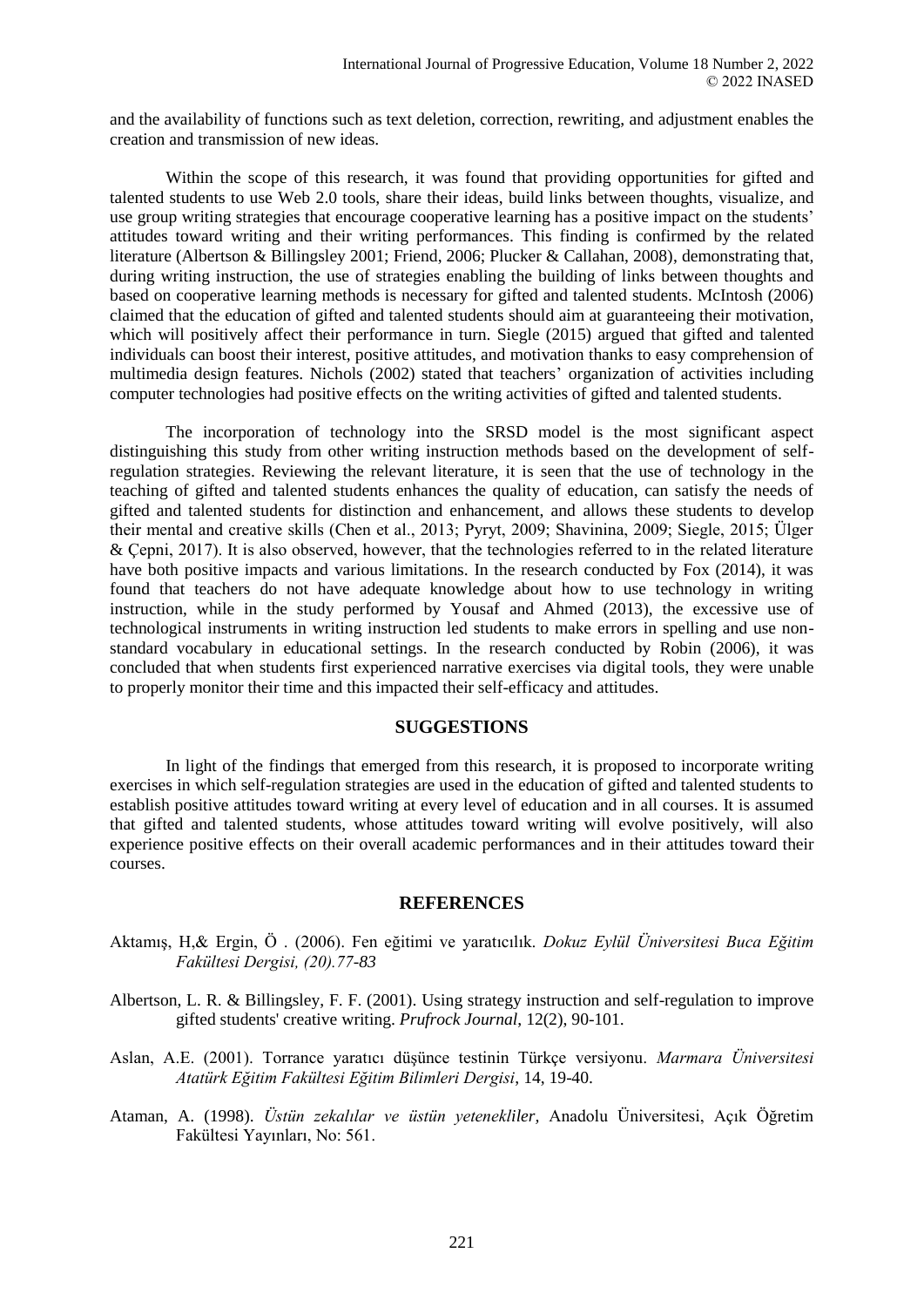- Bandura, A. (1986). *Social foundations of thought and action: A social cognitive theory*. New York: Prentice-Hall,
- Baum, S. M., Cooper, C. R., & Neu, T. W. (2001). Dual differentiation: An approach for meeting the curricular needs of gifted students with learning disabilities. *Psychology in the Schools,* 38, 477-490.
- Başer, N. & Ersoy, E. (2009). The creative thinking levels of students at sixth class of primary education. *The Journal of International Social Research*, 2(9), 128-137. Büyüköztürk, Ş., Kılıç Çakmak, E., Akgün, Ö. E., Karaden z, Ş. ve Dem rel, F. (2018). *Bilimsel araştırma yöntemleri*. Ankara: Pegem Akademi Yayıncılık.
- Chaffee, J., McMahon, C. &Stout, B. (2004). *Critical thinking,thougtful writing: A Rhetoric with Readings*. North Way: CengageLearning.
- Chen, J., Yun Dai, D., & Zhou, Y. (2013). Enable, enhance, and transform: How technology use can improve gifted education. *Roeper Review,* 35(3), 166-176.
- Cleary, T. J., & Zimmerman, B. J. (2004). Self‐regulation empowerment program: A school‐based program to enhance self‐regulated and self‐motivated cycles of student learning. *Psychology in the Schools*, 41(5), 537-550.
- Davis, G. (2006). *Gifted children and gifted education. A Handbook for teachers and parents.*  Scottsdale: Great Potential Pres.
- Davis, G. A. & Rimm, S. B. (2004). *Education of the gifted and talented.* Boston:Allyn & Bacon.
- De La Paz, S., & Graham, S. (2002). Explicitly teaching strategies, skills, and knowledge: Writing instruction in middle school classrooms. *Journal of Educational Psychology*, 94(4), 687.
- Dole, S. (2000). The Implications of the risk and resilience research for gifted students with learning disabilities. *Roeper Review*. 23(2),91-96
- Fetzer, E. (2000). The gifted/learning-disabled child: A guide for teachers and parents. *Gifted Child Today*. 23(4), 44–50.
- Fischer, K. L. (2002). *Learning to write in elementary school: development of self-regulated writing in six young writers.* Unpublished doctoral dissertation, University of Maryland College Park.
- Friend, M. (2006). *Special education contemporary perspectives for school professionals*. Boston: Pearson
- Fox, L.C.C., (2014). *Effects of technology on literacy skills and motivation to read and write*. Education and Human Development Master's Theses. Paper 522
- Gargiulo,R. (2006). *Special education in contemporary society. An Introduction to exceptionality*. Belmont: Thomson Wadsworth.
- Glaser, C. & Brunsteın, J. C. (2007). Improving fourth-grade students' composition skills: Effects of strategy instruction and self-regulation procedures, *Journal of Educational Psychology*, 99 (2), 297-310
- Graham, S., & Harris, K. R. (2000). The role of self-regulation and transcription skills in writing and writing development. *Educational Psychologist*, 35(1), 3-12.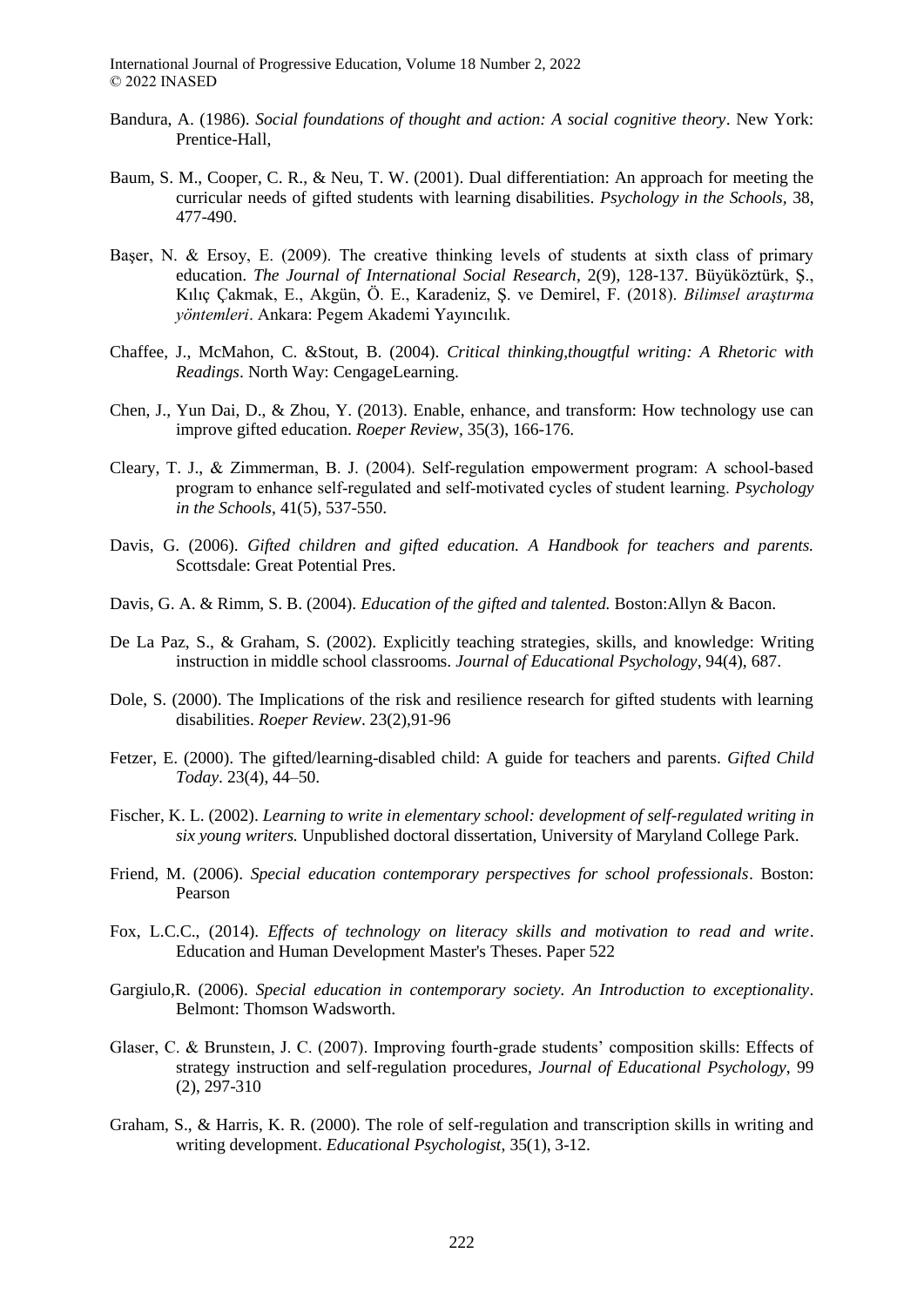- Graham S, Berninger V, Fan W. (2007). The structural relationship between Writing attitude and writing achievement in young children. *Contemporary Educational Psychology*. 2007; 32:516–536
- Graham, S., Harris, K. R., & Mason, L. (2005). Improving the writing performance, knowledge, and motivation of struggling young writers: The effects of self-regulated strategy development. *Contemporary Educational Psychology*, 30,207–241
- Hair, J., Black, W., Babin, B. ve Anderson, R. (2010). *Multivariate data analysis* (7th ed.). Upper Saddle River, Prentice-Hall, NJ, USA
- Hernández-Torrano, D., Prieto, M. D., Ferrándiz, C., Bermejo, R., & Sáinz, M. (2013). Characteristics leading teachers to nominate secondary students as gifted in Spain. *Gifted Child Quarterly,* 57, 181-196.
- Keskin Ö.M., Samancı Keskin, N., Aydın, S. (2013). Bilim ve sanat merkezleri: Mevcut durumları, sorunları ve çözüm önerileri. *Üstün Yetenekliler Eğitimi Araştırmaları Dergisi* 1(2), üstün Sayı, 78-96.
- Lane, K. L., Graham, S., Harris, K. R., Little, M. A., Sandmel, K., & Brindle, M. (2010). Story writing: The effects of self-regulated strategy development for second-grade students with writing and behavioral difficulties. *Journal of Special Education*, 44(2), 107–128.
- Macintyre, C. (2008). *Gifted and Talented Children* 4-11. Oxford: Routledge.
- Mann, E. L., Mann, R. L., Strutz, M. L., Duncan, D., & Yoon, S. Y. (2011). Integrating engineering into K-6 curriculum: developing talent in the STEM disciplines. *Journal of Advanced Academics, 22*(4), 639-658.
- Mason, L. H., Snyder, H. K., Sukhram, D. P., & Kedem, Y. (2006). Self-regulated strategy development for expository reading comprehension and informative writing: Effects for nine 4th-grade students who struggle with learning. *Exceptional Children*, 73, 69-89.
- MEB.(2013). Özel yetenekli bireylerin eğitimi strateji ve uygulama klavuzu. Özel Eğitim Rehberlik Hizmetleri Genel Müdürlüğü. Ankara
- MEB Yönergesi, (2015). *Bilim Ve Sanat Merkezleri Yönergesi.* Özel Eğitim Rehberlik Hizmetleri Genel Müdürlüğü. Ankara
- MEB Yönergesi, (2016). *Bilim Ve Sanat Merkezleri Yönergesi*. Özel Eğitim Rehberlik Hizmetleri Genel Müdürlüğü. Ankara
- Müldür, M. (2017). *Öz düzenlemeye dayalı yazma eğitiminin ortaokul öğrencilerinin bilgilendirici metin yazma becerisine, yazmaya yönelik öz düzenleme becerisine ve yazma öz yeterlik algısına etkisi.* Yayımlanmamış Doktora Tezi. Gazi Üniversitesi Eğitim Bilimleri Enstitüsü, Ankara
- Nichols, M. (2002). Principles of best Practice for 21st century education. *Journal of Educational Technology and Society.* 5 (2) 1-14
- Özerbaş M.A. (2011). Yaratıcı düşünme öğrenme ortamının akademik başarı ve bilgilerin kalıcılığa etkisi. *Gazi Eğitim Fakültesi Dergisi*, 31(3), 675-705.
- Pajares, F. (2003). Self-efficacy beliefs, motivation, and achievement in writing: A review of the literature. *Reading & Writing Quarterly*, 19(2), 139-158.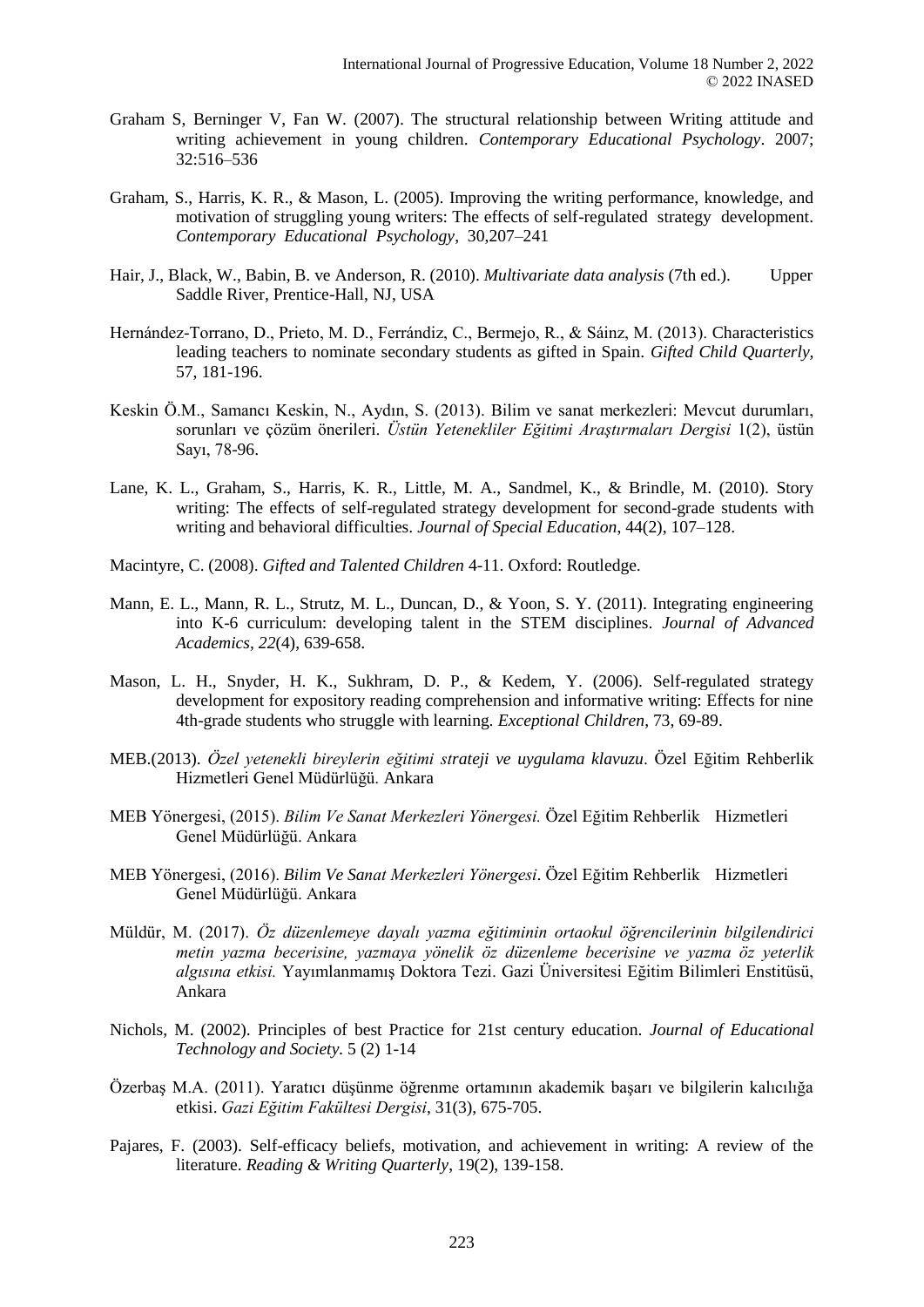- Petersen-Karlan, G. R. (2011). Technology to support writing by students with learning and academic disabilities: Recent research trends and findings. *Assistive Technology Outcomes and Benefits*, 7, 39–62.
- Pintrich, P.R. (2000). *The role of goal orientation in self-regulated learning.* In M. Boekaerts, P.R. Pintrich & M. Zeidner (Eds.), Handbook of self-regulation. San Diego, CA: Academic Press.
- Plucker, J.& Collaban, C.(2008). *Critical issues and practices in gifted education. what the research says*.Texas: Prufrock Press.
- Pyryt, M. C. (2009). *Recent developments in technology: Implications for gifted education.* InL. V. Shavinina (Eds.) International handbook on giftedness. Dordrecht: Springer.
- Robin, B. (2006). *The Educational Uses of Digital Storytelling*. In C. Crawford et al. (Eds.), Proceedings of Society for Information Technology and Teacher Education International Conference 2006. Chesapeake, VA: AACE.
- Sak, U. (2010). Üstün zekalılar: özellikleri tanılanmaları eğitimleri. Ankara: Maya Akademi.
- Sadler, B. & Asaro, K. (2007). Increasing story quality through planning and revising effects on young writers with learning disabilities. *Learning Disability Quarterly*, 30 (4), 223-234.
- Shavinina, L. V. (2009). *High intellectual and creative educational multimedia technologies for the gifted*. In L. V. Shavinina (Eds.) International handbook on giftedness. Dordrecht: Springer.
- Siegle, D. (2015). Technology: Learning Can Be Fun and Games. *Gifted Child Today*,38 (3): 192-197
- Silverman, L. K. (2002). *Asynchronous development. The social and emotional development of gifted children: What do we know?* Waco, TX: Prufrock Press.
- Tracy, B., Reid, R. & Graham,S. (2009). Teaching young students strategies for planning and drafting stories: the ımpact of self-regulated strategy development. *The Journal of Educational Research*, 102 (5), 323-331.
- Torrance, E.P. (1996). *Torrance tests of creative thinking : Norms technical manual*. Personnel Press Inc.: LM.
- Uygun, M. (2012). *Öz düzenleme stratejisi gelişimi öğretiminin yazılı anlatıma, yazmaya yönelik öz düzenleme becerisine, kalıcılığa ve tutuma etkisi*. Doktora Tezi, Hacettepe Üniversitesi Sosyal Bilimler Enstitüsü, Ankara
- Uygun, M., Aktürkoğlu, B. & Dedeoğlu, H. (2014).Öz düzenleme stratejisi gelişimi öğretiminin yazılı anlatıma, yazmaya yönelik öz düzenleme becerisine ve tutuma etkisi. *International Journal of Social Science* 28, 131-156
- Ülger, B. B., & Çepni, S. (2017). *Üstün yeteneklilerde STEM eğitimi.* Kuramdan Uygulamaya STEM Eğitimi. Ankara: Pegem.
- Ünlü, S., Önder, R., & Müldür, M. (2016). *Yazma becerisi öz yeterlik ölçeğinin geçerlik ve güvenirlik*  çalışması. XV. Uluslararası Sınıf Öğretmenliği Eğitimi Sempozyumu, Sıtkı Koçman Üniversitesi, Muğla.
- Yousaf, Z., & Ahmed, M. (2013). Effects of sms on writing skills of the university students in Pakistan (A case study of University of Gujrat). *Asian Economic and Financial Review*, 3(3), 389